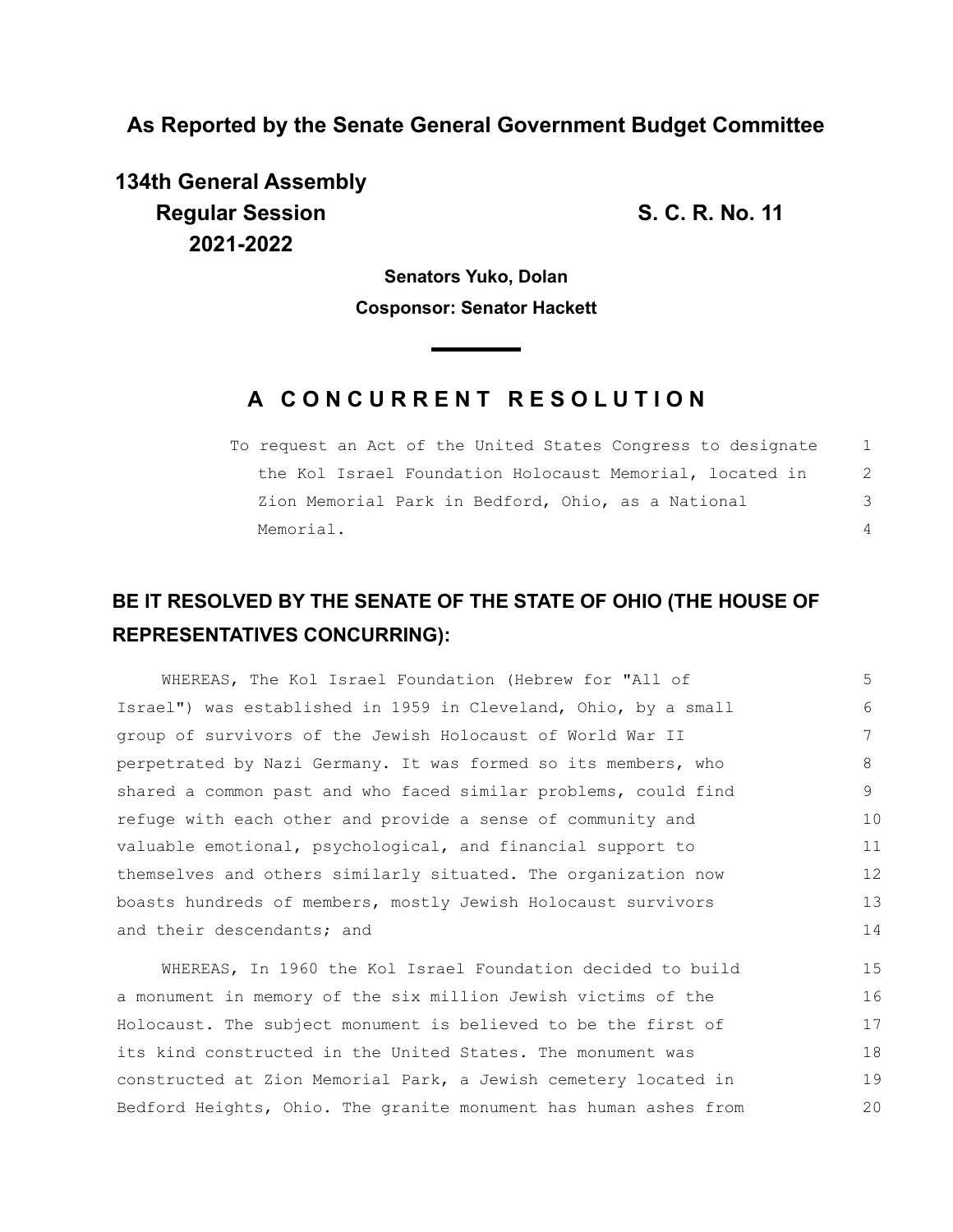## **S. C. R. No. 11** Page 2 **As Reported by the Senate General Government Budget Committee**

victims recovered from crematoriums in three concentration camps as well as other artifacts: teeth, hair, and bars of soap made from pure Jewish fat, buried beneath it in six small caskets. Victims' names also are engraved on its walls to honor the dead. The monument was dedicated on May 28, 1961. In attendance at the ceremony were hundreds of people including Cleveland Mayor Anthony J. Celebrezze, military color guard, and other dignitaries, and it is the site of an annual memorial service presented by Kol Israel Foundation each fall with the support of the Jewish Federation of Cleveland. The event serves as an opportunity for families to say the Mourner's Kaddish for departed Holocaust victims who did not receive a proper burial or do not have a known grave; and 21 22 23 24 25 26 27 28 29 30 31 32 33

WHEREAS, The monument has been expanded, and is surrounded by low granite circular walls where additional names of Holocaust survivors, and their departed family members, have been engraved. One section also contains the names of several American astronauts and one Israeli astronaut, Ilan Ramon, a son of Holocaust survivors, who died in the Columbia Space Shuttle disaster in 2003. The wall also contains the quote of General Dwight D. Eisenhower who upon liberating a concentration camp stated: "The things I saw beggar description…The visual evidence and the verbal testimony of starvation, cruelty, and bestiality were so overpowering as to leave me a bit sick"; and

WHEREAS, The historical significance of the Kol Israel Monument is without question as it is a holy site containing human remains and where prayers for the departed are recited. It signifies the duty to remember the past atrocities of World War II so that they will not be repeated. It is an educational location as well, signifying the events of the war and its victims and stands to remind us of the motto of the Jewish victims-"Never Again"; and 45 46 47 48 49 50 51 52